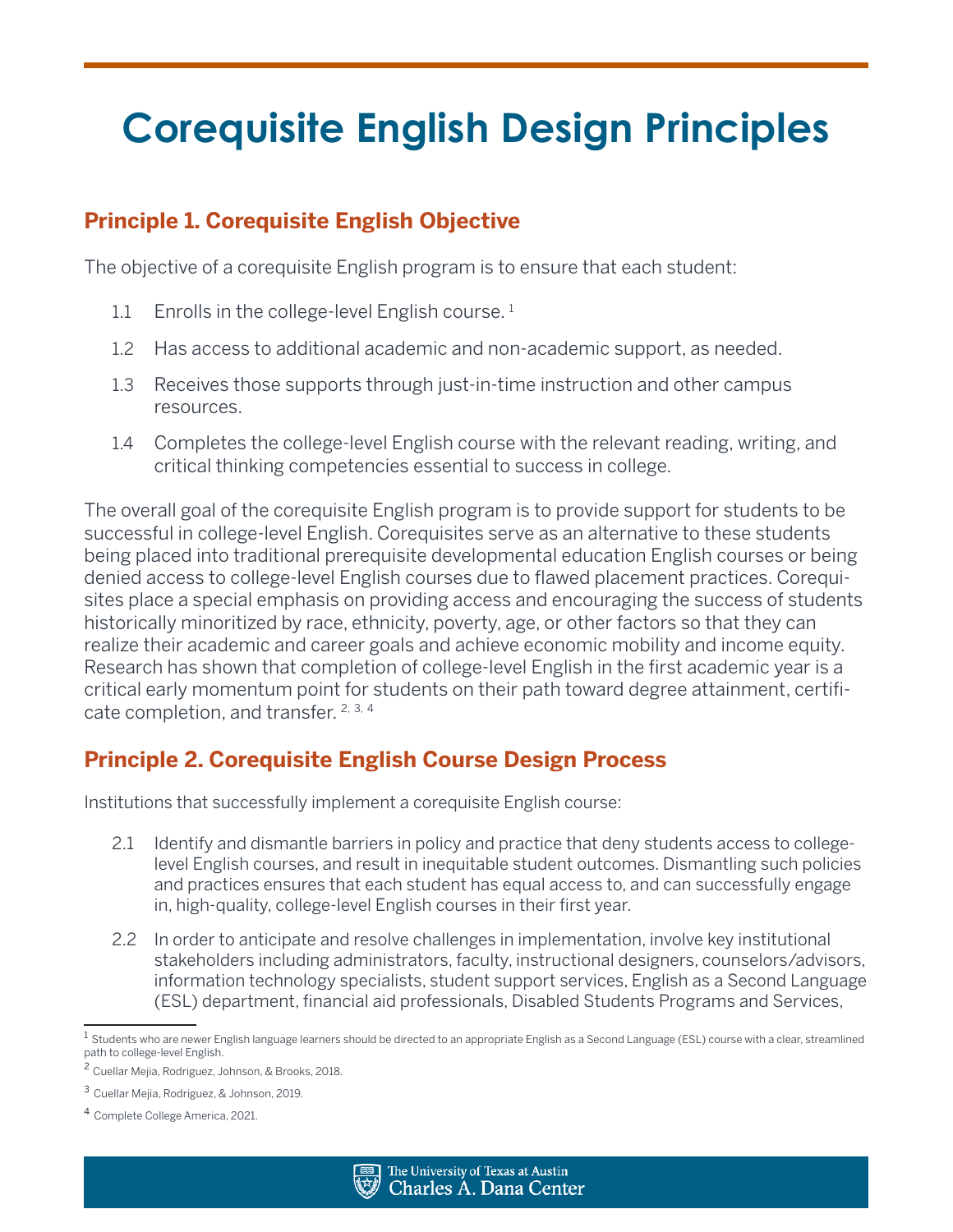students, institutional researchers, and registrars during the design, implementation, assessment, and scaling of corequisite courses.

- 2.3 Conduct qualitative and quantitative research in order to better understand the postsecondary experiences and support needs of students on their campuses, paying particular attention to minoritized and marginalized communities, and use this understanding in design and continuous improvement decisions.
- 2.4 Engage in meaningful and respectful conversations and professional development to encourage faculty and staff to fully engage in the implementation, assessment, and scaling of corequisite courses. Faculty and staff should examine the data and research that support the need to replace prerequisite developmental education courses with corequisite programs.
- 2.5 Involve all stakeholders in discussions on how to integrate English and reading departments and courses with each other.
- 2.6 Work with the ESL department to determine a clear, streamlined pathway from ESL to college-level English and develop strategies for continuing to support English language learners within mainstream English courses and corequisite programs.

# **Principle 3. Corequisite English Course Design Elements**

Essential elements of effective corequisite English course design include:

- 3.1 Enrollment of students directly into college-level English course without prerequisite completion so that support content is provided in a single term, concurrent with the collegelevel course or embedded within the college-level course.
- 3.2 Sections of the college-level course with corequisite supports are identical in content and outcomes to those available to students in non-corequisite sections.
- 3.3 Policy stating that successfully completing the college-level course, regardless of the grade earned in the corequisite support course, is the only requirement for students to earn college-level credit and move on to subsequent courses in the English pathway or to other courses with a college-level English prerequisite.

Other corequisite English course design elements depend upon the needs of the student population and institutional context. Institutional teams examine available research on effective practices along with local data to make decisions on:

- 3.4 Carefully considering one- and two-instructor models:
	- The one-instructor model, where a single instructor teaches both the support and college-level courses, is most common and can more easily facilitate seamless integration of support into the college-level course as well as coherence and consistency for students. There is strong evidence that this approach produces superior outcomes to the two-instructor model, especially with students from minoritized communities. <sup>5</sup>
	- The two-instructor model may be necessary in some institutional settings and can allow for greater flexibility in staff assignments and schedules. In a two-instructor

<sup>5</sup> Denley, 2021.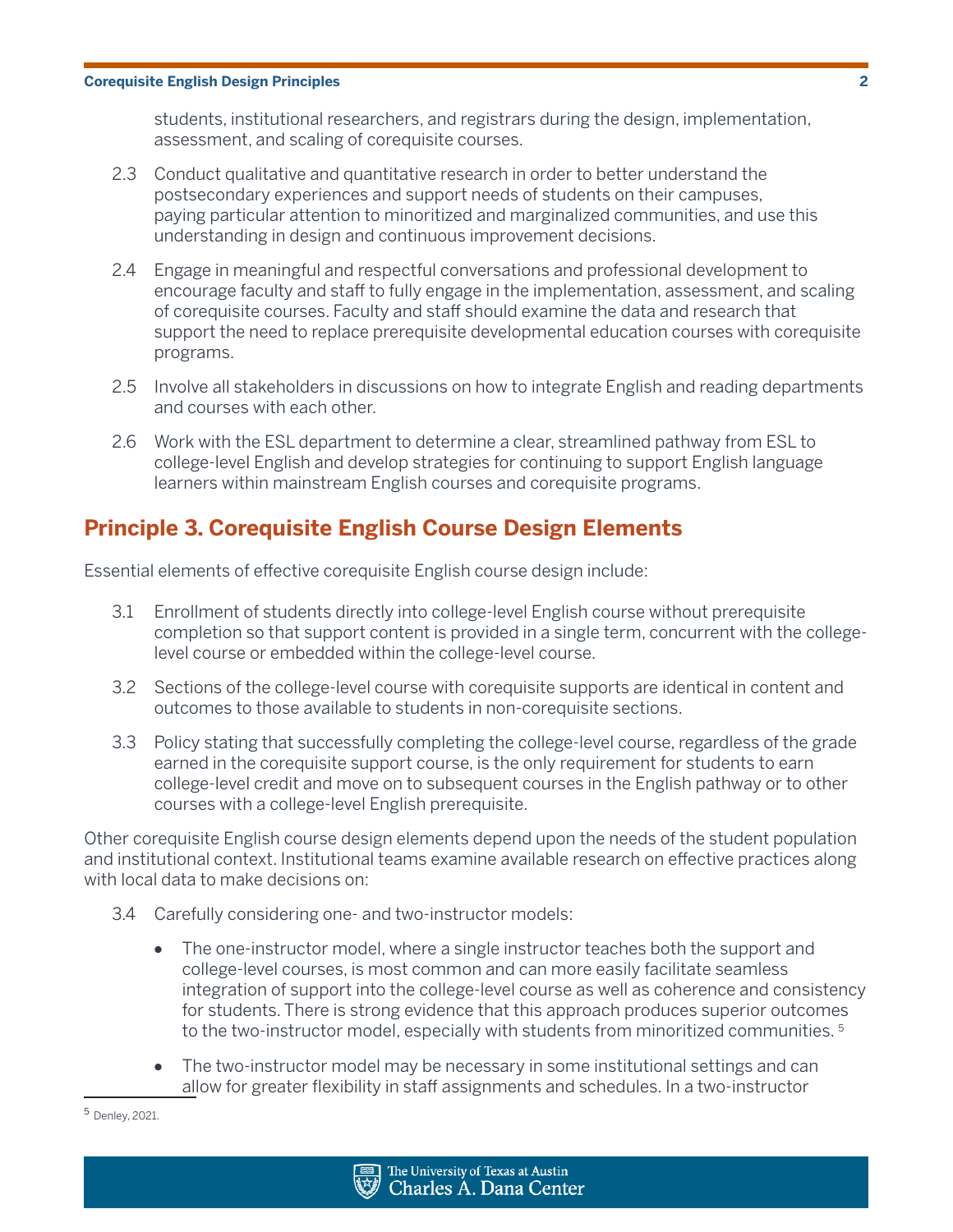model, it is essential that sections of the support course and college-level courses follow a common schedule and that there is frequent communication and collaboration between instructors so that the corequisite course does not become a stand-alone developmental education course.

- 3.5 Determining the number of credit hours for the corequisite sections, with the intention of limiting the adverse impacts of additional credit hours while ensuring that students receive appropriate support. There is strong evidence that having two corequisite hours produces superior results to having one corequisite support hour. <sup>6</sup>
- 3.6 Deciding whether to use a co-mingled model (co-enrolling corequisite students in collegelevel sections with students who do not require corequisite support) or a cohort model (offering college-level sections to corequisite students only). There is strong evidence that a cohort model, when combined with a one-instructor model and common assessments are used across sections with and without support, produces superior results to a comingled model<sup>7</sup>
- 3.7 Scheduling corequisite sections relative to the college-level course (e.g., same day as college-level, just before college-level, immediately following college-level).
- 3.8 Which faculty, in addition to English faculty, are assigned to teach the college-level English course and the linked corequisite course (e.g., faculty with subject matter expertise in related disciplines such as Reading, Basic Skills, and ESL).

# **Principle 4. Corequisite English Curriculum Elements**

Essential elements of effective corequisite English program curriculum include:

- 4.1 Content and activities in the corequisite course that support the work in the college-level course rather than recreate developmental course content.
- 4.2 Content in the corequisite support course that is explicitly aligned and organized to support student learning and success in the college-level course through scaffolding of college-level reading and writing assignments.
- 4.3 Consistent instructional practices across the college-level English course and corequisite support course that affirm students' cultures, experiences, voices, and languages, in order to achieve equitable outcomes for students, regardless of race, income, age, gender, or other minoritized status.
- 4.4 Opportunities for students to develop their reading and writing skills over the course of the semester through practices such as portfolios, revision assignments, collaborative work, and low-stakes assignments. Students who struggle with early writing assignments should have the opportunity to successfully complete the course as their skills improve.
- 4.5 Socio-emotional supports that teach strategies in the corequisite support course intentionally aimed to boost students' writing confidence and sense of purpose for the material, build a sense of community and social belonging in the classroom and beyond, and promote effective academic habits and mindsets.



<sup>6, 7</sup> Denley, 2021.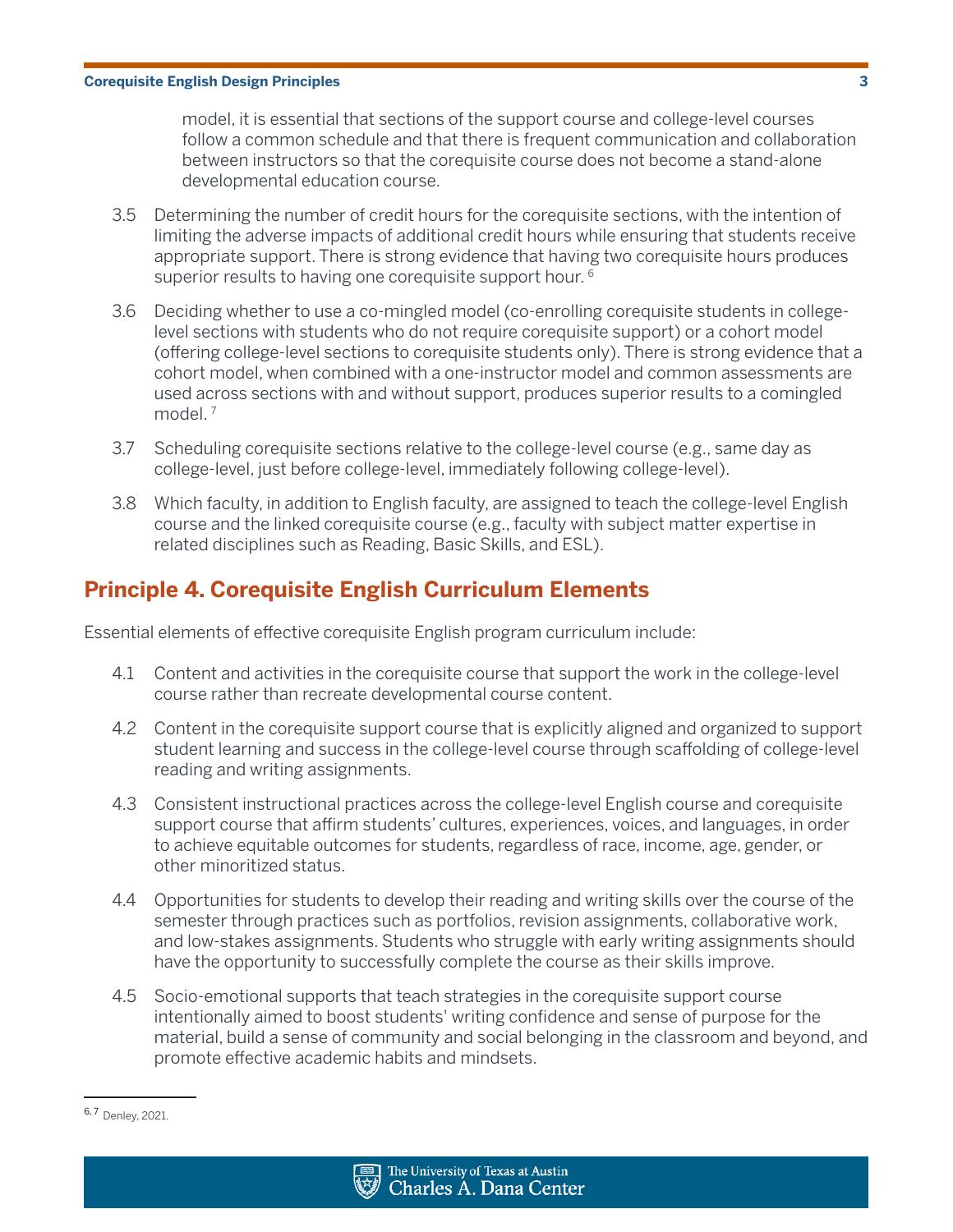- 4.6 Reading supports that help students develop the skills necessary to critically analyze readings and respond to them in their own academic writing. While some assignments may use relevant fiction as source material, the majority of the writing assignments are based on non-fiction texts that students can engage with critically, including articles, books, and book chapters. Relevance to students' lives, interests, and goals should be considered in text selection.
- 4.7 Writing supports that provide just-in-time remediation of fundamental writing skills, such as grammar, sentence structure, and punctuation, which are purposefully taught in the context of college-level reading and writing assignments. Additionally, fundamentals of essay structure, such as thesis statements and integrating source-based evidence, are taught in the context of essay and other writing-intensive assignments.

# **Principle 5. Course Enrollment Practices**

Institutions that successfully deliver the instruction that students need to achieve their academic goals:

- 5.1 Discontinue offering English courses below the transferable or gateway college-level course.
- 5.2 Determine the need for corequisite support through the use of evidence-based measures, including high school GPA. Research has shown that high school GPA is more predictive of success in college-level English than standardized assessments.
- 5.3 Make informed decisions about whether corequisite support is mandatory for students when the evidence-based measures referenced above show corequisite support will increase the likelihood that they will pass the college-level course. Institutional teams should examine available research on effective practices along with local data, when available, to make this determination.
- 5.4 Place English language learners who graduated from a U.S. high school directly into collegelevel English (with or without corequisite support). Work closely with their ESL department to establish clear and effective pathways for other English language learners to enroll in college-level English courses.

## **Principle 6. Integration with a Comprehensive Student Success Framework**

Institutions that implement comprehensive student success frameworks:

- 6.1 Include corequisite English support as an essential strategy for increasing the likelihood that students achieve critical first-year momentum metrics, including completion of gateway math and English, earning 30 credits, and enrolling into and earning at least nine credits in a program of study in their first academic year. This reform requires collaboration between instruction and student services to encourage students to enroll in the transfer-level English course, with or without the corequisite support course, in their first year.
- 6.2 Integrate the corequisite support course into a comprehensive student success and support network focusing on first-year students, which can include tutoring, counseling, career resources, health center, library, first-year experience courses, learning communities,

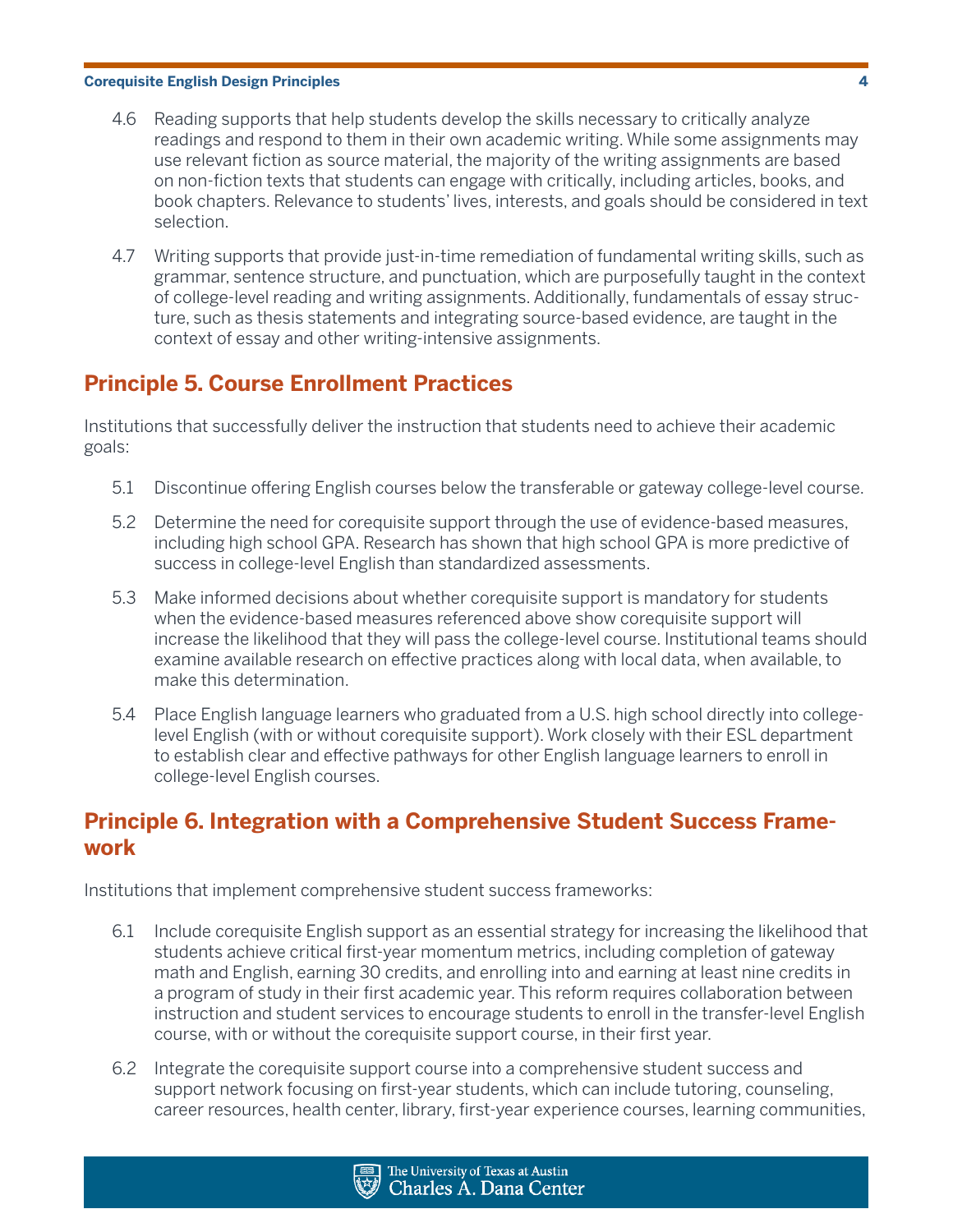orientation programs, etc.

- 6.3 Intentionally integrate the corequisite support course into Guided Pathways<sup>8</sup> planning and implementation efforts. Institutions may consider linking some college-level English courses and corequisite courses with different meta-majors.
- 6.4 Include placement reform and the development of corequisite English courses in the institution's larger equity plans.

## **Principle 7. Continuous Improvement**

Institutions that deliver an equitable, high-quality learning experience that maximizes the success of each student:

- 7.1 Establish clear measures of success that include the numbers and percentages of students completing a college-level English course, and establish mid- and long-term measures such as retention, success in subsequent courses, and completion of a certificate or degree. To gauge the impact of corequisite courses, institutions should compare the college-level course success rate of students in the corequisite program to the previous throughput rates<sup>9</sup> of students in stand-alone developmental courses.
- 7.2 Collect, analyze, and act upon disaggregated quantitative data that measure the impact of placement/assessment policies and other relevant institutional or state policies on the success of students, disaggregated by race/ethnicity, income level, gender, age, or other minoritized status.
- 7.3 Collect, analyze, and act upon disaggregated quantitative data that measure the impact of classroom factors, such as course design, course content, and instructional strategies, all disaggregated by race/ethnicity, income level, gender, age, or other minoritized status.
- 7.4 Collect, analyze, and act upon qualitative data that capture the experiences of students and faculty in English courses, corequisite courses, and other types of supports.
- 7.5 Explicitly identify, understand, and address factors that either contribute to or detract from the success of students from minoritized communities in college-level English courses.
- 7.6 Use data to inform a continuous improvement process to refine both the college-level course and corequisite supports and related practices, including placement and advising.
- 7.7 Use data to identify, understand, and address the needs of students who are less likely to be successful in the corequisite support courses and to develop additional support systems for those students. In addition to academic support, student needs may include mental health support, financial aid, or basic needs assistance.



<sup>8</sup> The guided pathways model requires "creating more clearly structured, educationally coherent program pathways that lead to students' end goals" and includes "rethinking instruction and student support services in ways that facilitate students' learning and success as they progress along these paths" (Bailey, Jaggars, & Jenkins, p. 3). These pathways often include default gateway math and English courses to ensure that students take core courses aligned with their programs of study.

<sup>9</sup> The term *throughput rate* describes the percentage of a student cohort that completes the college-level gateway course within a given time period.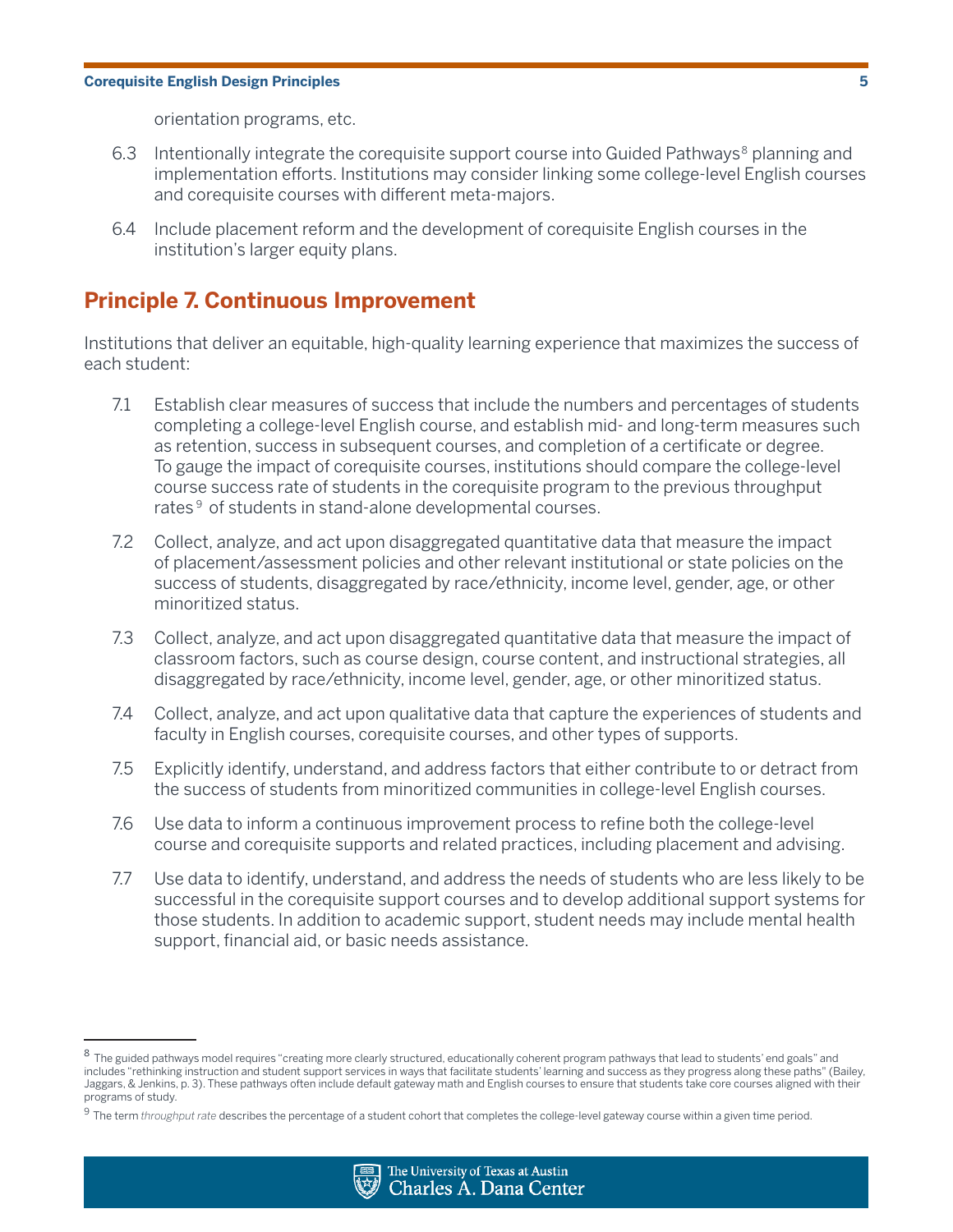# **Principle 8. Policy**

States, systems, and institutions that successfully scale corequisite support:

- 8.1 Adopt placement/assessment policies that allow each student to enter directly into and succeed in a college-level English course.
- 8.2 Involve institutional leaders, faculty, and student services in the development and design of, and advocacy for, policies to support the implementation of the English corequisite program.
- 8.3 Design policies and provide resources to ensure that corequisite English courses are accessible to all students who are assessed as needing additional academic support, and address structural and systemic inequities present in English programs.
- 8.4 Adopt departmental curriculum policies, including assessment and grading policies, that foster both deep learning of the course content and high, equitable completion of collegelevel English.
- 8.5 Encourage their departments to prioritize assigning faculty with the necessary training and experience to college-level English and linked corequisite courses, and consider the possibility of allowing faculty in related disciplines, such as ESL and Reading, to teach these courses.
- 8.6 Adopt scheduling policies and practices that ensure sufficient access to corequisite support courses, offering classes in modalities, class sizes, and times that meet student needs.

## **Principle 9. Professional Development and Support of Stakeholders**

Institutions that successfully implement and scale corequisite English design professional development and other supports:

- 9.1 Create a culture of validating student capacity and of helping faculty and staff to examine unconscious biases and practices that negatively impact students. Professional development should also help faculty to expand their definitions of academic writing to be more inclusive of diverse communication styles.
- 9.2 Build the capacity of faculty to design, deliver, and continuously improve the college-level English course and corequisite course at their institutions with supports that meet their needs at different stages of the implementation process. These supports may include communities of practice, summer institutes, team teaching, and mentoring opportunities. Institutions should also seek professional development opportunities beyond their campuses, such as national conferences, state and regional events, and outside speakers.
- 9.3 Facilitate collaboration among diverse stakeholders including institutional researchers, administrators, and student support professionals. Sustain support and engagement of all institutional stakeholders responsible for the successful implementation of corequisite English in the professional development programs.
- 9.4 Result in the deployment of inclusive and anti-racist pedagogies and practices that maximize the success of students from minoritized communities.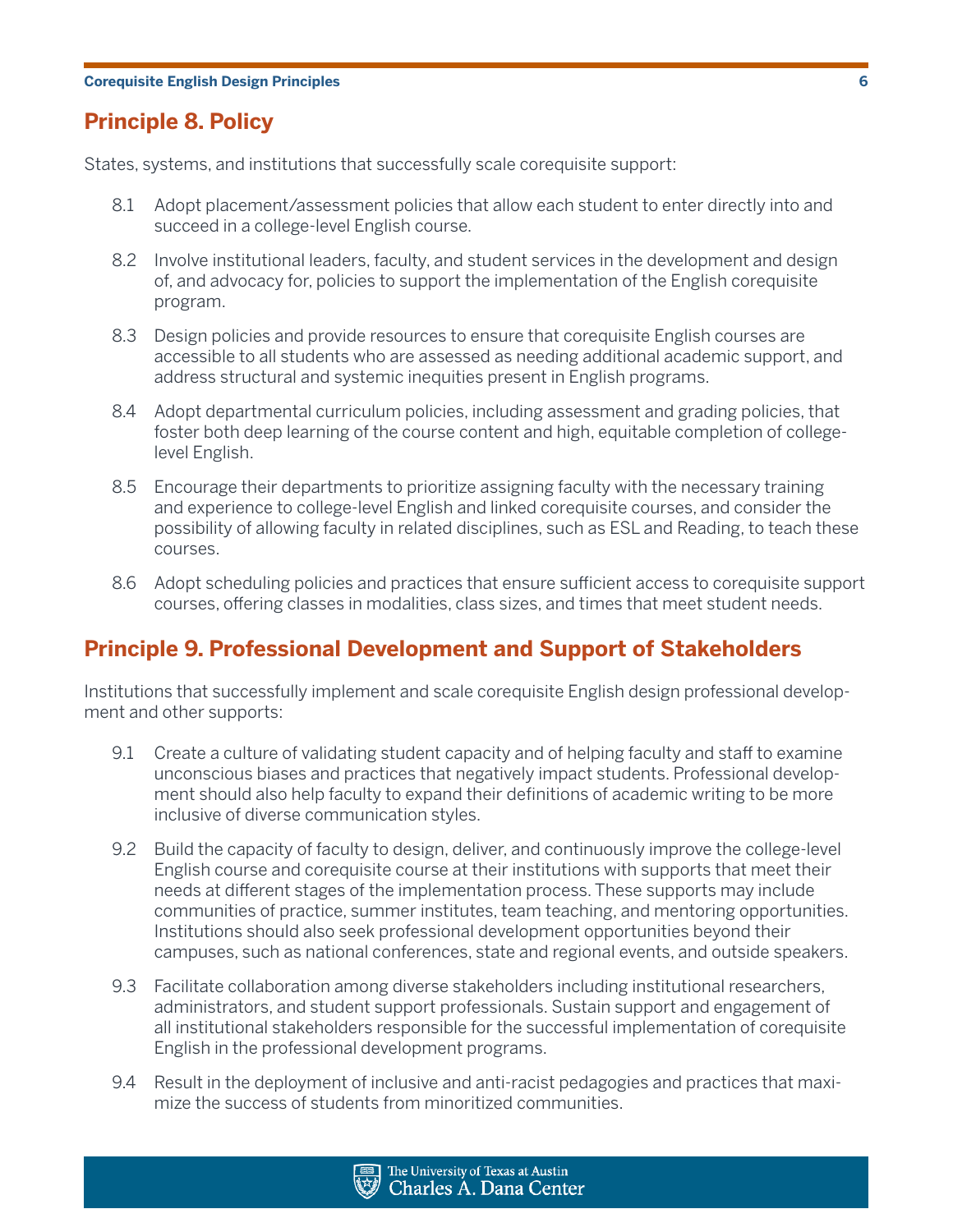- 9.5 Work with pre-existing support services on campus (e.g., writing center, reading lab) to co-create new models of supporting students in the college-level courses and corequisite courses.
- 9.6 Analyze disaggregated classroom and institutional data to understand the successes and experiences of students in corequisite classrooms, and focus professional development on adopting teaching practices and curriculum that validate and promote the successes of diverse student populations.

## **References**

Bailey, T. R., Jaggars, S. S., & Jenkins, D. (2015). *Redesigning America's community colleges: A clearer path to student success.* Cambridge, MA: Harvard University Press.

Complete College America. (2021). *[No room for doubt: Moving corequisite support from idea to imper](http://completecollege.org/noroomfordoubt)[ative.](http://completecollege.org/noroomfordoubt)*

Cuellar Mejia, M., Rodriguez, O., Johnson, H., & Brooks, B. (2018). *[Reforming English pathways in Cali](https://www.ppic.org/wp-content/uploads/r-0217mcr.pdf )[fornia's community colleges.](https://www.ppic.org/wp-content/uploads/r-0217mcr.pdf )* Public Policy Institute of California.

Cuellar Mejia, M., Rodriguez, O., & Johnson, H. (2019). *[What happens when colleges broaden access](https://www.ppic.org/wp-content/uploads/what-happens-when-colleges-broaden-access-to-transfer-level-courses-evidence-from-californias-community-colleges.pdf)  [to transfer-level courses? Evidence from California's community colleges.](https://www.ppic.org/wp-content/uploads/what-happens-when-colleges-broaden-access-to-transfer-level-courses-evidence-from-californias-community-colleges.pdf)* Public Policy Institute of California.

Denley, T. (2021). *[An analysis of Co-requisite Instructional Strategies](https://www.completegeorgia.org/analysis-co-requisite-instructional-strategies)* (Technical Brief No. 2). University System of Georgia Academic Affairs.

## **Contributors**

### **Lead Authors**

Lauren Halstead, Associate Professor, Cuyamaca College Carrie Marks, Professor, Sacramento City College

### **Reviewers**

Tristan Denley, Executive Vice Chancellor for Academic Affairs and Chief Academic Officer, University System of Georgia

Bruce Vandal, Bruce Vandal Consulting LLC

Katie Hern, Instructor, Skyline College; California Acceleration Project Co-Founder

Summer Serpas, Instructor, Irvine Valley College; California Acceleration Project Staff Member